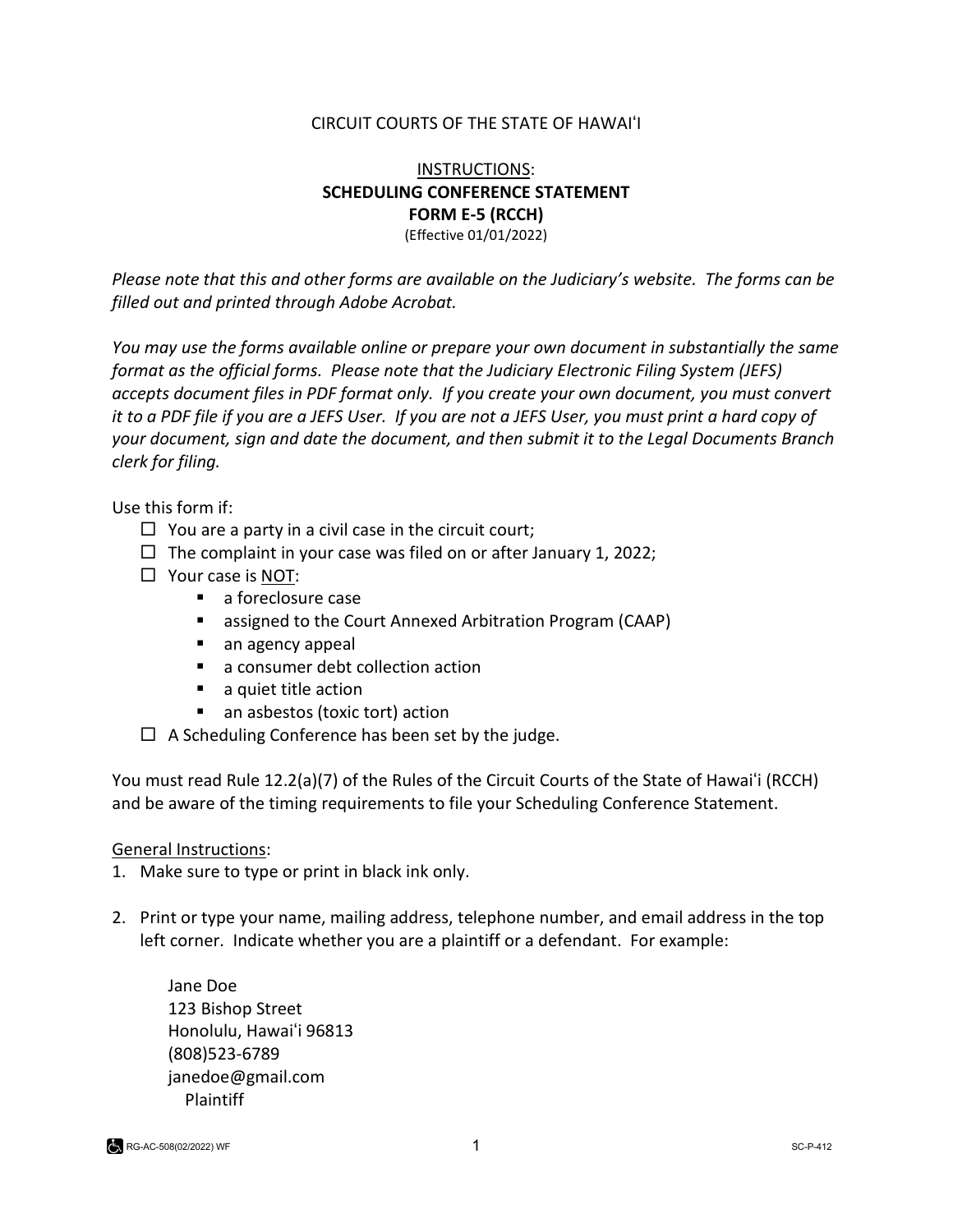3. Fill in the name of the court and the number of the circuit in which your case is filed in the center of the page: "IN THE CIRCUIT COURT OF THE \_\_\_\_\_\_ CIRCUIT"

| <b>First Circuit:</b> | O'ahu                      |
|-----------------------|----------------------------|
| Second Circuit:       | Maui, Moloka'i, and Lana'i |
| Third Circuit:        | Hawaiʻi                    |
| <b>Fifth Circuit:</b> | Kauaʻi                     |

- 4. Title of the case: The space to the left of the center of the page is the title of the case. You must fill in the names of all the parties identified in the complaint.
- 5. Civil No.: The space to the right of the center of the page must have the civil number assigned to the case when the complaint was filed. Print or type the civil number in the space provided.
- 6. The title of the document, "Scheduling Conference Statement," should be typed or printed underneath the civil number and also under the title of the case in the center of the page.

You should include your party status in the title. For example:

"Scheduling Conference Statement of Plaintiff Jane Doe" or "Defendant John Doe's Scheduling Conference Statement"

- 7. Type or print the date and time of the Scheduling Conference and the assigned judge.
- A. Brief Description of the Case:
	- 1. Provide a short summary of your case. If you are not asking for an award of money, please specify the type of relief or order you want the judge to issue.
- B. Statement of Jurisdiction and Venue:
	- 1. Describe the facts or information that support your case being filed in circuit court and why you filed your case in the particular judicial circuit (First, Second, Third, or Fifth). You may include concise information about where events took place, indicate if a party lives in the judicial circuit in which the case is filed, or if the case involves real property, state which island the property is located.

C. Jury or Non-Jury Trial:

- 1. Check the box if your case is a jury trial and specify the date when a jury demand was filed; or
- 2. Check the box if your case is a trial before a judge only (non-jury trial).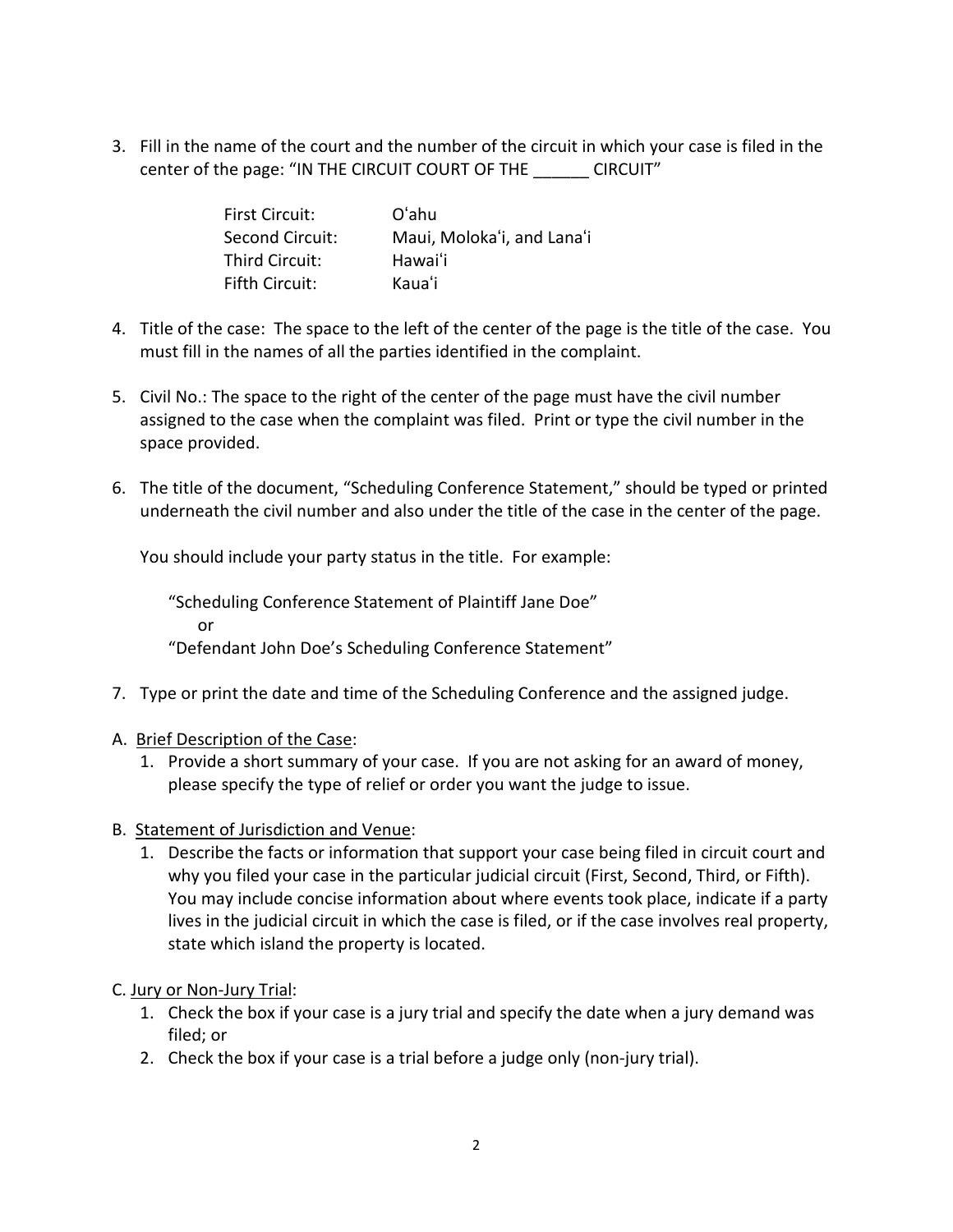#### D. Track Assignment:

1. Check a box to indicate if the case should be assigned to an expedited or non-expedited track for trial.

# E. Disclosures:

1. Check the appropriate box on the timing of initial and expert disclosures.

## F. Discovery:

- 1. Specify when you anticipate discovery to be completed
- 2. Describe any discovery already in progress.
- 3. Indicate if there are any pending discovery related motions and the date(s) of hearing(s).

## G. Special Procedures or Other Matters:

1. Review Rule 16(c) of the Hawaiʻi Rules of Civil Procedure and report on whether any special procedures should be imposed for those matters or any other matters not already described in the Joint Report of the Parties.

## H. Related Cases:

1. List all related cases in state or federal court and provide the case title, case number and status of the case (pending, adjudicated, or otherwise terminated). Include trial dates, pending motions and hearing dates, if applicable.

# I. Additional Matters:

1. State any additional matters that you believe would be helpful for the judge to know about your case. Include any disagreements you may have with any party on discovery planning, Alternative Dispute Resolution, including mediation.

# J. Certification:

- 1. Check the box indicating the parties met and discussed the items required by Rule 12(a)(6) of the Rules of the Circuit Courts of the State of Hawaiʻi. Fill in the date the parties met.
- 2. If the parties did not meet as required by the rule, then check the second box and explain why there was no meeting of the parties.

# Filing Instructions:

1. Print, sign and date, and file the document. Be sure to include the city and state where you signed the document. Self-represented parties who are not JEFS Users cannot use an electronic signature and must handwrite their signature in black ink only.

**Self-represented parties**: If you are not represented by an attorney and are not a JEFS User, submit your completed document to the Legal Documents Branch of the respective circuit court for conventional filing by the clerk of court.